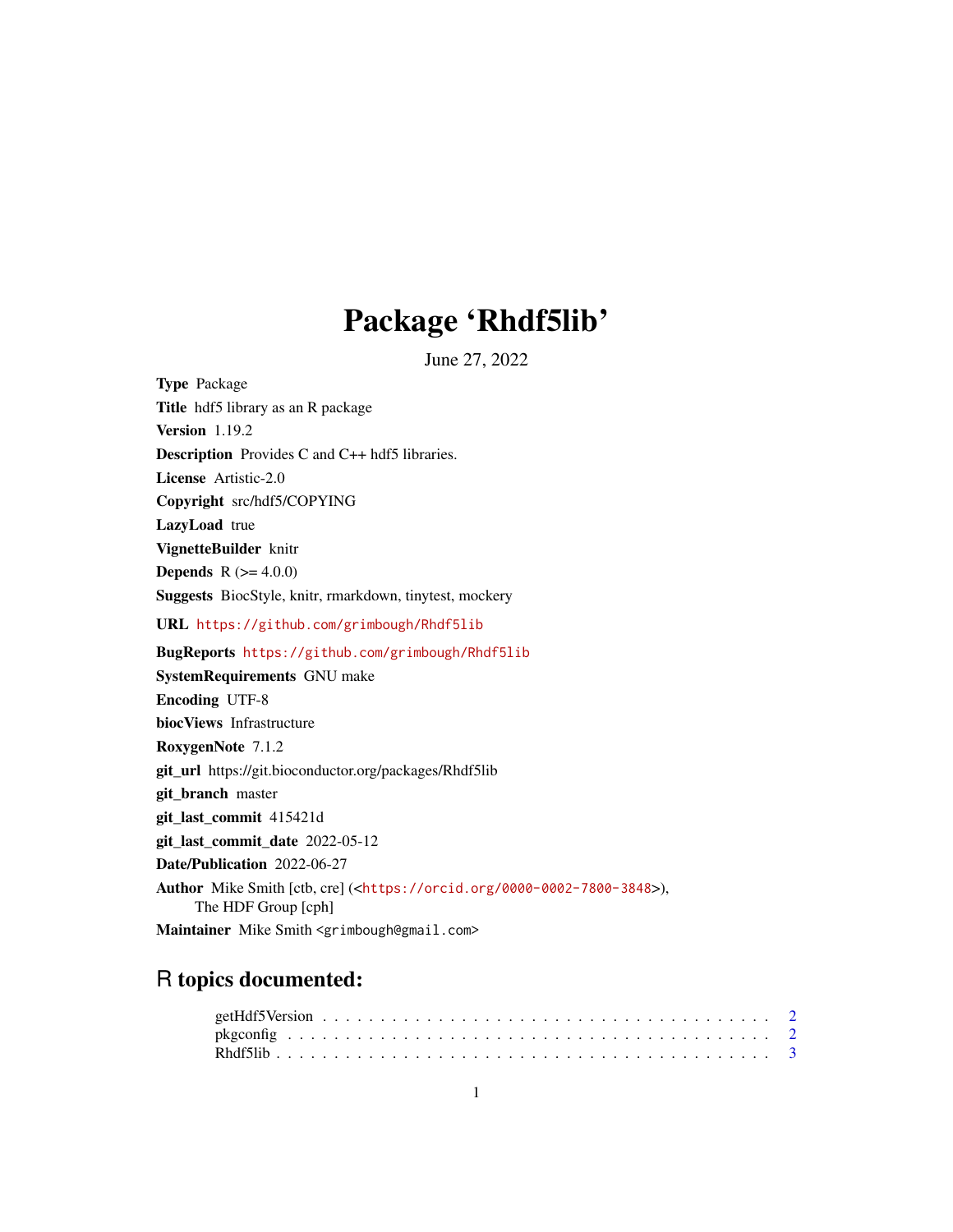<span id="page-1-0"></span>**Index** [4](#page-3-0)

#### Description

This function returns the version number of the HDF5 library that is distributed with this package.

#### Usage

```
getHdf5Version()
```
#### Value

Returns a character vector of length 1 containing the version number.

#### Examples

getHdf5Version()

pkgconfig *Compiler arguments for using Rhdf5lib*

#### Description

This function returns values for PKG\_LIBS variables for use in Makevars files.

#### Usage

```
pkgconfig(
  opt = c("PKG_CXX_LIBS", "PKG_C_LIBS", "PKG_CXX_HL_LIBS", "PKG_C_HL_LIBS")
)
```
#### Arguments

opt A scalar character from the list of available options; default is PKG\_CXX\_LIBS. Valid options are PKG\_C\_LIBS, PKG\_CXX\_LIBS, PKG\_C\_HL\_LIBS and PKG\_CXX\_HL\_LIBS, where HL indicates that you want to include the HDF5 'high-level' API and CXX denotes including the C++ interface.

#### Value

NULL; prints the corresponding value to stdout.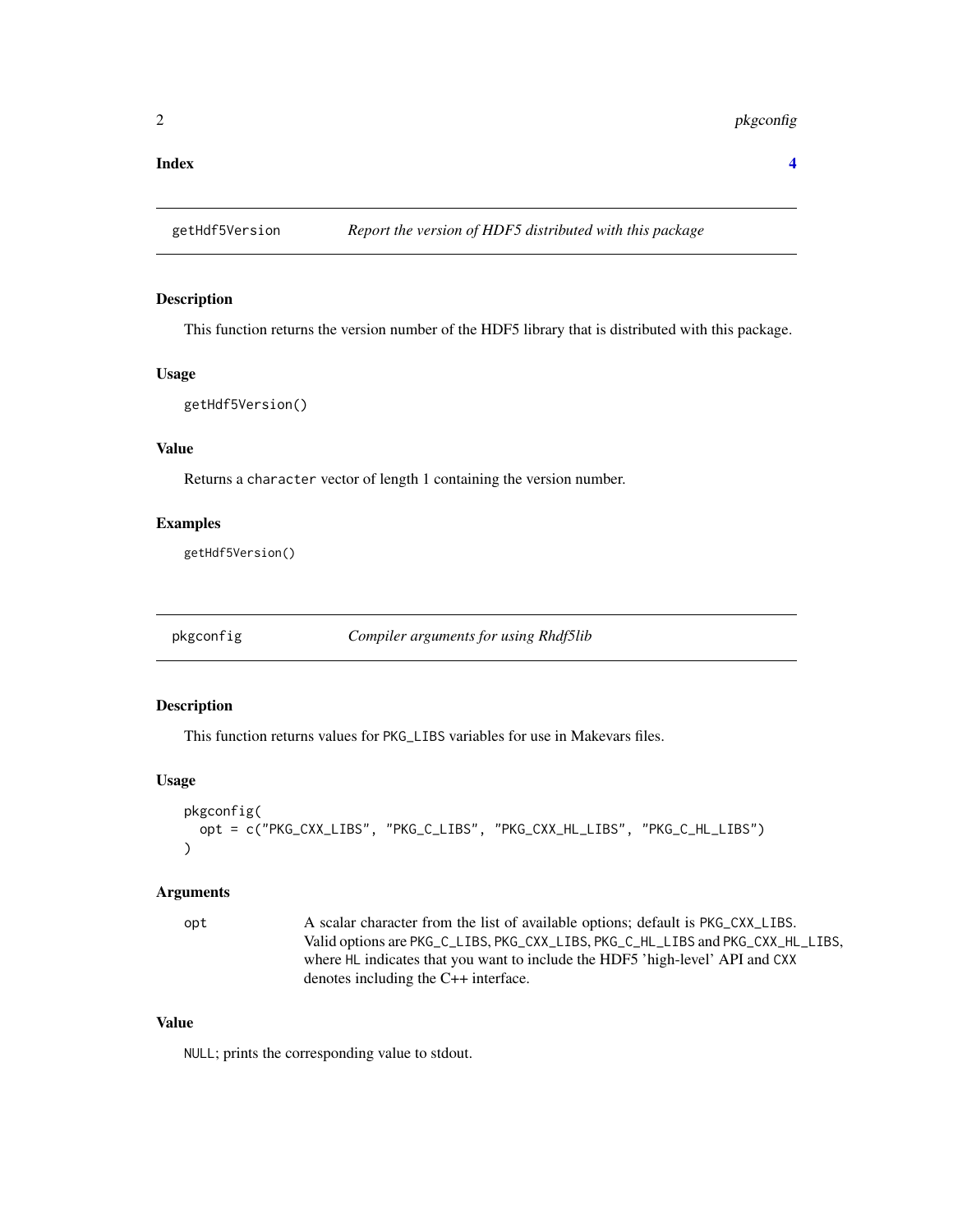#### <span id="page-2-0"></span>Rhdf5lib 3

#### Examples

```
pkgconfig("PKG_C_LIBS")
pkgconfig("PKG_CXX_LIBS")
pkgconfig("PKG_C_HL_LIBS")
pkgconfig("PKG_CXX_HL_LIBS")
```
Rhdf5lib *Rhdf5lib: A version of the HDF5 library built into an R package.*

#### Description

This package provides a compiled version of the HDF5 library bundled within the R package structure. It is primarily useful to developers of other R packages who want to make use of the capabilities of the HDF5 library directly in the C or C++ code of their own packages, rather than using a higher level interface.